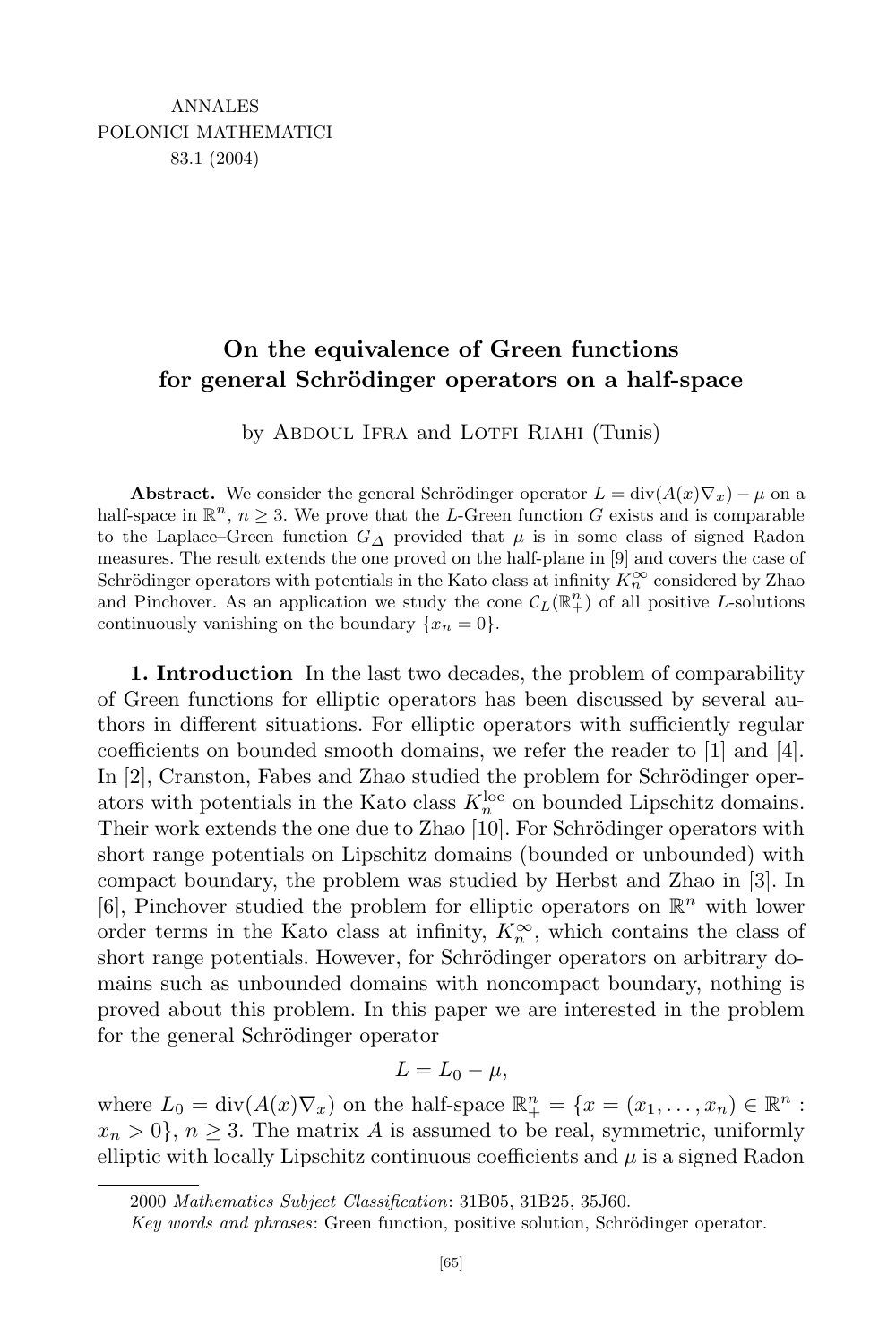measure. By [8] we know that the  $L_0$ -Green function  $G_0$  is comparable to the Laplace–Green function  $G_{\Delta}$  on  $\mathbb{R}^n_+$ .

Our main purpose is to study the existence of the *L*-Green function and its comparability to  $G_{\Delta}$  on the half-space  $\mathbb{R}^n_+$  when  $\mu$  is in a general class of signed Radon measures denoted by  $K$ . The Schrödinger operator  $L = L_0 - V(x)$  with potential *V* in the class  $K_n^{\infty}$  introduced by Zhao [11, 12] and Pinchover  $[6]$  is just the special case when  $\mu$  has the density V with respect to the Lebesgue measure. Hence our result extends those proved by Herbst and Zhao [3] and Pinchover [6] to the case of the half-space. The comparability result enables us to obtain potential-theoretic results for *L* which are known to hold for *∆*. We prove as an application a Liouville type theorem for *L*-positive solutions on the half-space  $\mathbb{R}^n_+$ .

The paper is organized as follows. In Section 2, we give some preliminaries and notations. In Section 3, we introduce the class  $K$  and we study some of its properties. In particular we prove that this class strictly contains the class of measures  $V(x)dx$  with V in  $K_n^{\infty}$ . In Section 4, we prove the existence of the *L*-Green function and the comparability result when  $\mu$  is in K with minimal condition. In Section 5, we study the structure of  $\mathcal{C}_L(\mathbb{R}^n_+)$ , the cone of positive L-solutions on  $\mathbb{R}^n_+$  continuously vanishing on the boundary. We show that  $\mathcal{C}_L(\mathbb{R}^n_+)$  is a one-dimensional cone, a result which fails to hold even in simple cases such as  $L = \Delta - c$ , with  $c \in \mathbb{R} \setminus \{0\}$ .

Throughout the paper the letter *C* denotes a generic positive constant which may vary in value from line to line.

**2. Preliminaries and notations.** As already mentioned, we will deal with the Schrödinger operator

$$
L = \operatorname{div}(A(x)\nabla_x) - \mu
$$

on the half-space  $\mathbb{R}^n_+ = \{x = (x_1, \ldots, x_n) \in \mathbb{R}^n : x_n > 0\}, n \geq 3$ . We put  $L_0 = \text{div}(A(x)\nabla_x)$ . We assume that the matrix  $A(x) = (a_{ij}(x))_{1 \le i,j \le n}$ is real, symmetric, and uniformly elliptic, i.e. there is  $\lambda \geq 1$  such that  $\lambda^{-1} \|\xi\|^2 \leq \langle A(x)\xi, \xi \rangle \leq \lambda \|\xi\|^2$  for all  $x \in \mathbb{R}^n_+$  and  $\xi \in \mathbb{R}^n$ . The coefficients  $a_{ij}$  are *λ*-locally Lipschitz continuous.  $\mu$  is a signed Radon measure.

We denote by  $G_0$  the  $L_0$ -Green function on  $\mathbb{R}^n_+$ .

 $G$ <sup>*∆*</sup> denotes the Laplace–Green function on  $\mathbb{R}^n_+$ , which is given by

$$
G_{\Delta}(x, y) = w_n \left( \frac{1}{|x - y|^{n-2}} - \frac{1}{|x - \widetilde{y}|^{n-2}} \right),\,
$$

where  $\widetilde{y} = (y', -y_n)$  when  $y = (y', y_n)$  with  $y' \in \mathbb{R}^{n-1}$  and  $y_n \in \mathbb{R}$ . Here  $w_n = (2\pi)^{-n/2} \Gamma(n/2 - 1)$  is the volume of the unit sphere  $S^{n-1}$  in  $\mathbb{R}^n$ .

We recall that there is a constant  $C = C(n, \lambda) > 0$  such that

$$
(1) \tC^{-1}G_{\Delta} \leq G_0 \leq C G_{\Delta}.
$$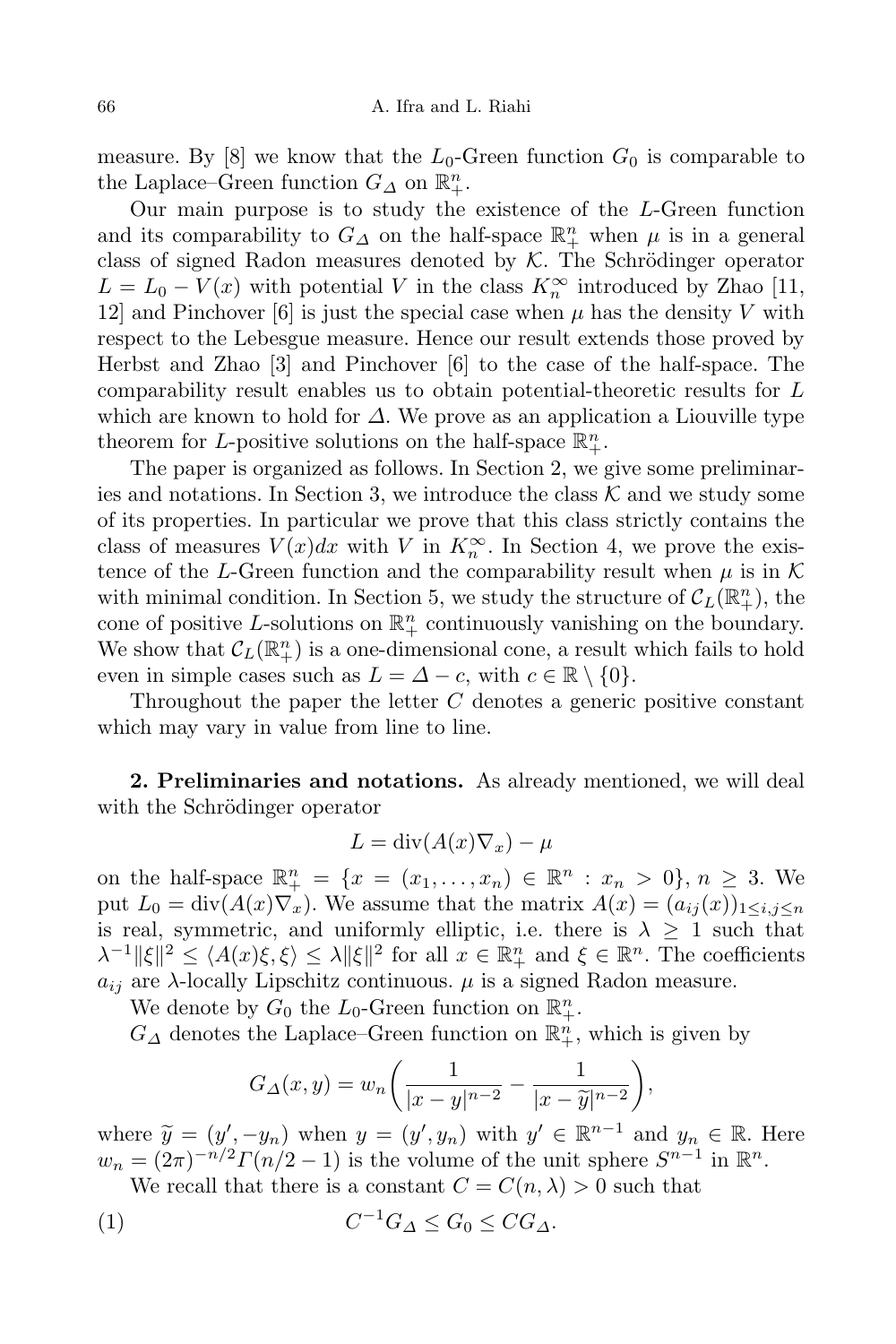This is proved by integrating the corresponding semigroup densities with respect to time (see [8, Remark 2, p. 142]).

A function  $u$  on  $\mathbb{R}^n_+$  is called an *L*-*solution* if it is continuous and satisfies  $Lu = 0$  in the distributional sense. We denote by  $C_L(\mathbb{R}^n_+)$  (resp.  $C_{\Delta}(\mathbb{R}^n_+)$ ) the cone of positive *L*-solutions (resp.  $\Delta$ -solutions) on  $\mathbb{R}^n_+$  continuously vanishing on the boundary.

## **3. The class** *K*

DEFINITION 3.1. We say that a signed Radon measure  $\mu$  on  $\mathbb{R}^n_+$  is in the class  $K$  if it satisfies

$$
\sup_{x\in\mathbb{R}^n_+}\int\limits_{\mathbb{R}^n_+}\frac{y_n}{x_n}\,G_\varDelta(x,y)\,|\mu|(dy)<\infty.
$$

To study the class  $K$  we first give some interesting estimates of the Green function *G∆*.

LEMMA 3.2. *There exists a constant*  $C > 0$  *such that for all*  $x, y \in \mathbb{R}^n_+$ :

(i) 
$$
\frac{1}{C} \frac{1}{|x-y|^{n-2}} \frac{x_n y_n}{|x-\tilde{y}|^2} \le G_{\Delta}(x, y) \le \frac{C}{|x-y|^{n-2}} \frac{x_n y_n}{|x-\tilde{y}|^2}.
$$
  
\n(ii) 
$$
\frac{1}{C} \frac{1}{|x-y|^{n-2}} \min\left(1, \frac{x_n y_n}{|x-y|^2}\right) \le G_{\Delta}(x, y) \le \frac{C}{|x-y|^{n-2}} \min\left(1, \frac{x_n y_n}{|x-y|^2}\right).
$$
  
\n(iii) 
$$
\frac{x_n}{y_n} G_{\Delta}(x, y) \le \frac{C}{|x-y|^{n-2}}.
$$

*Proof.* We have

$$
G_{\Delta}(x, y) = w_n \left( \frac{1}{|x - y|^{n-2}} - \frac{1}{|x - \tilde{y}|^{n-2}} \right)
$$
  
= 
$$
\frac{w_n}{|x - y|^{n-2}} \left[ 1 - \left( \frac{|x - y|^2}{|x - \tilde{y}|^2} \right)^{(n-2)/2} \right]
$$
  
= 
$$
\frac{w_n}{|x - y|^{n-2}} \left[ 1 - \left( 1 - \frac{4x_n y_n}{|x - \tilde{y}|^2} \right)^{(n-2)/2} \right].
$$

Using the inequalities

$$
\frac{t}{\alpha+2} \le 1 - (1-t)^{\alpha} \le \frac{t}{\alpha+1} \quad \text{ for } t \in (0,1) \text{ and } \alpha > 0,
$$

we obtain

$$
\frac{8w_n}{n+2} \frac{1}{|x-y|^{n-2}} \frac{x_n y_n}{|x-\tilde{y}|^2} \le G_{\Delta}(x,y) \le \frac{8w_n}{n} \frac{1}{|x-y|^{n-2}} \frac{x_n y_n}{|x-\tilde{y}|^2},
$$
 which proves (i).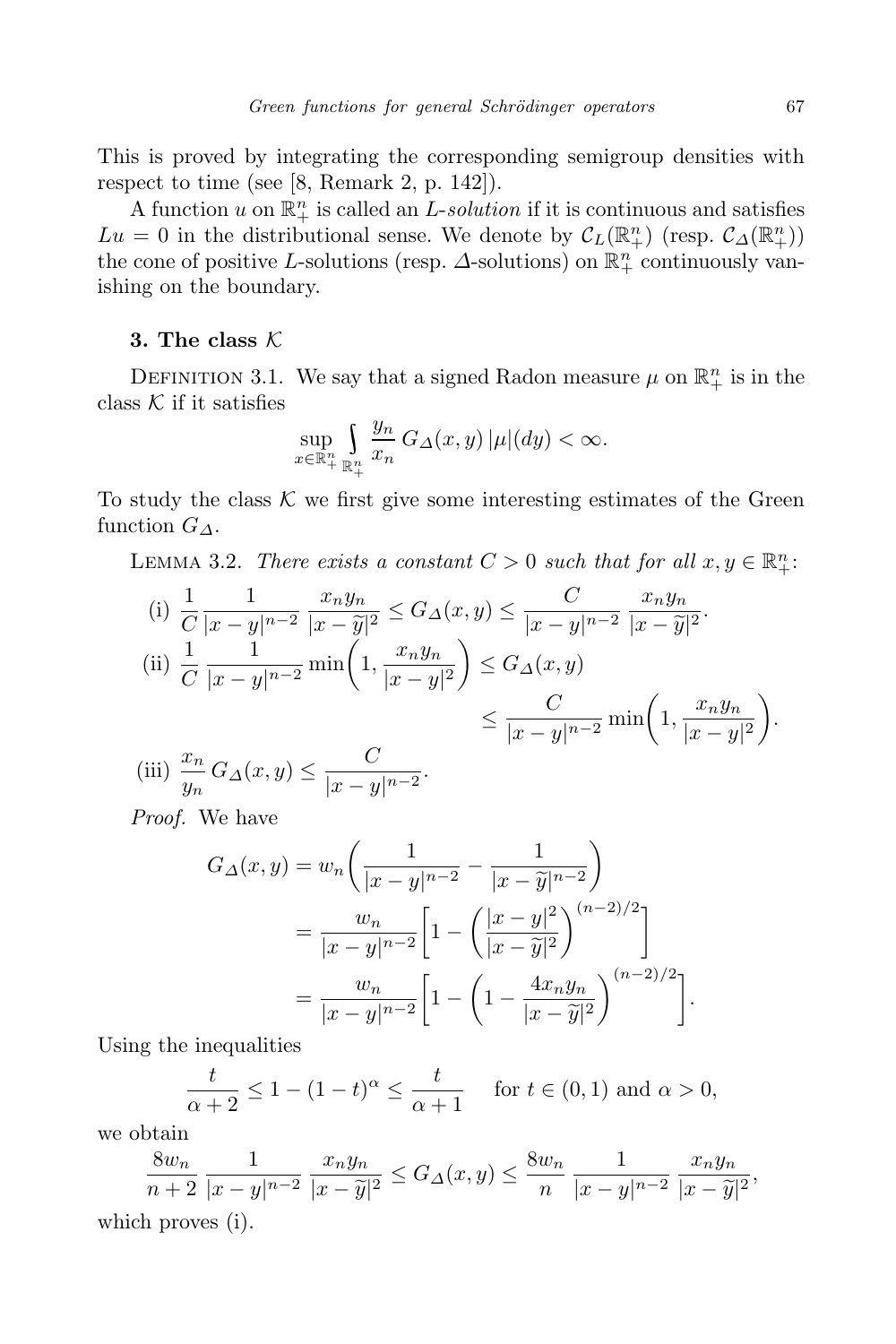On the other hand,

$$
(2) \qquad \frac{1}{5}\min\left(1,\frac{x_ny_n}{|x-y|^2}\right) \le \frac{x_ny_n}{|x-\tilde{y}|^2} \le \min\left(1,\frac{x_ny_n}{|x-y|^2}\right).
$$

Hence (ii) holds from (i) and (2).

We now prove (iii). From (ii), we have

$$
\frac{x_n}{y_n} G_{\Delta}(x, y) \le \frac{C}{|x - y|^{n-2}} \min\left(\frac{x_n}{y_n}, \frac{x_n^2}{|x - y|^2}\right) \le \frac{C}{|x - y|^{n-2}} \min\left(\frac{x_n}{y_n}, \frac{x_n^2}{|x_n - y_n|^2}\right).
$$

Put  $t = x_n/y_n > 0$ . We have

$$
\min\left(\frac{x_n}{y_n}, \frac{x_n^2}{|x_n - y_n|^2}\right) = \min\left(t, \left(\frac{t}{t-1}\right)^2\right) \le 4.
$$

Thus

$$
\frac{x_n}{y_n} G_{\Delta}(x, y) \le \frac{4C}{|x - y|^{n - 2}},
$$

and (iii) is proved.  $\blacksquare$ 

**PROPOSITION 3.3.** *For*  $\alpha \in \mathbb{R}$ , *the measure*  $y_n^{-\alpha} e^{-|y|} dy$  *is in the class*  $\mathcal{K}$ *if and only if*  $\alpha < 2$ *.* 

*Proof.* We assume that  $\alpha < 2$  and we will prove

$$
\sup_{x\in\mathbb{R}^n_+}\int\limits_{\mathbb{R}^n_+}\frac{y_n}{x_n}\,G_\varDelta(x,y)y_n^{-\alpha}e^{-|y|}\,dy<\infty.
$$

If  $\alpha$  < 0, then from Lemma 3.2(iii) we have

$$
\int_{\mathbb{R}^n_+} \frac{y_n}{x_n} G_{\Delta}(x, y) y_n^{-\alpha} e^{-|y|} dy \le C \int_{\mathbb{R}^n_+} \frac{y_n^{-\alpha} e^{-|y|}}{|x - y|^{n - 2}} dy \le C \int_{\mathbb{R}^n_+} \frac{|y|^{-\alpha} e^{-|y|}}{|x - y|^{n - 2}} dy
$$
\n
$$
\le C \int_{\mathbb{R}^n_+} \frac{e^{-|y|/2}}{|x - y|^{n - 2}} dy = C \Big( \int_{|x - y| \ge |y|} \dots dy + \int_{|x - y| \le |y|} \dots dy \Big)
$$
\n
$$
\le C \Big( \int_{\mathbb{R}^n} \frac{e^{-|y|/2}}{|y|^{n - 2}} dy + \int_{\mathbb{R}^n} \frac{e^{-|x - y|/2}}{|x - y|^{n - 2}} dy \Big) = 2Cw_n \int_0^\infty r e^{-r/2} dr < \infty.
$$
\nIf  $0 \le \alpha \le 2$ , then from Lorms 3.2(ii). (iii) we have

If  $0 \leq \alpha < 2$ , then from Lemma 3.2(ii), (iii), we have

$$
(3) \qquad \int_{\mathbb{R}^n_+} \frac{y_n}{x_n} \, G_\Delta(x, y) y_n^{-\alpha} e^{-|y|} \, dy = \qquad \int_{|x-y| \ge y_n} \dots \, dy + \qquad \int_{|x-y| \le y_n} \dots \, dy
$$
\n
$$
\le C \bigg( \int_{|x-y| \ge y_n} \frac{y_n^{2-\alpha} e^{-|y|}}{|x-y|^n} \, dy + \int_{|x-y| \le y_n} \frac{y_n^{-\alpha} e^{-|y|}}{|x-y|^{n-2}} \, dy \bigg) = C(I_1 + I_2).
$$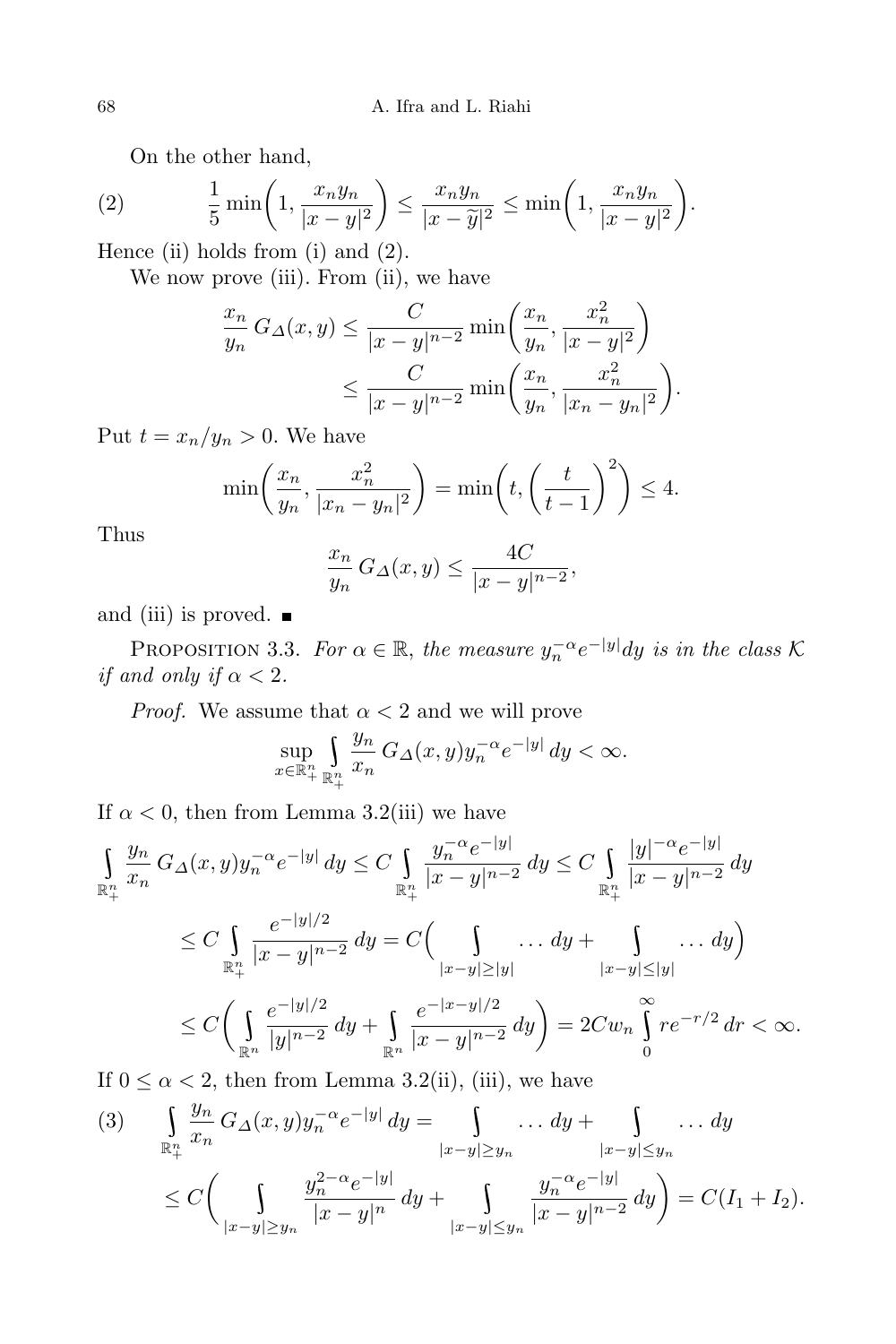We estimate  $I_1$ :

(4) 
$$
I_{1} = \int_{|x-y| \ge y_{n}} \frac{y_{n}^{2-\alpha} e^{-|y|}}{|x-y|^{n}} dy \le \int_{\mathbb{R}^{n}} \frac{e^{-|y|}}{|x-y|^{n-2+\alpha}} dy
$$

$$
= \int_{|x-y| \ge |y|} \frac{e^{-|y|}}{|x-y|^{n-2+\alpha}} dy + \int_{|x-y| \le |y|} \frac{e^{-|y|}}{|x-y|^{n-2+\alpha}} dy
$$

$$
\le \int_{\mathbb{R}^{n}} \frac{e^{-|y|}}{|y|^{n-2+\alpha}} dy + \int_{\mathbb{R}^{n}} \frac{e^{-|x-y|}}{|x-y|^{n-2+\alpha}} dy
$$

$$
= 2w_{n} \int_{0}^{\infty} r^{1-\alpha} e^{-r} dr < \infty.
$$

Now we estimate  $I_2$ :

(5) 
$$
I_2 = \int_{\substack{|x-y| \le y_n \\ \mathbb{R}^n}} \frac{y_n^{-\alpha} e^{-|y|}}{|x-y|^{n-2}} dy \le \int_{\substack{|x-y| \le y_n \\ \mathbb{R}^n}} \frac{e^{-|x-y|}}{|x-y|^{n-2+\alpha}} dy
$$

$$
\le \int_{\mathbb{R}^n} \frac{e^{-|x-y|}}{|x-y|^{n-2+\alpha}} dy = w_n \int_0^\infty r^{1-\alpha} e^{-r} dr < \infty.
$$

Combining  $(3)$ – $(5)$ , we obtain

$$
\sup_{x\in\mathbb{R}^n_+}\int\limits_{\mathbb{R}^n_+}\frac{y_n}{x_n}\,G_{\Delta}(x,y)y_n^{-\alpha}e^{-|y|}\,dy <\infty.
$$

Conversely, assume that  $y_n^{-\alpha}e^{-|y|}dy \in \mathcal{K}$ ; we will prove  $\alpha < 2$ . We have

$$
\sup_{x\in\mathbb{R}^n_+}\int\limits_{\mathbb{R}^n_+}\frac{y_n}{x_n}\,G_{\varDelta}(x,y)y_n^{-\alpha}e^{-|y|}\,dy<\infty,
$$

and from Lemma 3.2(ii) it follows that

$$
\sup_{x \in \mathbb{R}_+^n} \int_{\mathbb{R}_+^n} \min \left( \frac{y_n}{x_n}, \frac{y_n^2}{|x - y|^2} \right) \frac{y_n^{-\alpha} e^{-|y|}}{|x - y|^{n - 2}} dy < \infty.
$$

This implies

$$
\sup_{x \in \mathbb{R}_+^n} \int_{\mathbb{R}_+^n} \min \left( \frac{y_n}{x_n}, \frac{y_n^2}{(|x| + |y|)^2} \right) \frac{y_n^{-\alpha} e^{-|y|}}{(|x| + |y|)^{n-2}} dy < \infty,
$$

which means

$$
\int\limits_{\mathbb{R}^n_+}\frac{y_n^{2-\alpha}e^{-|y|}}{|y|^n}\,dy < \infty.
$$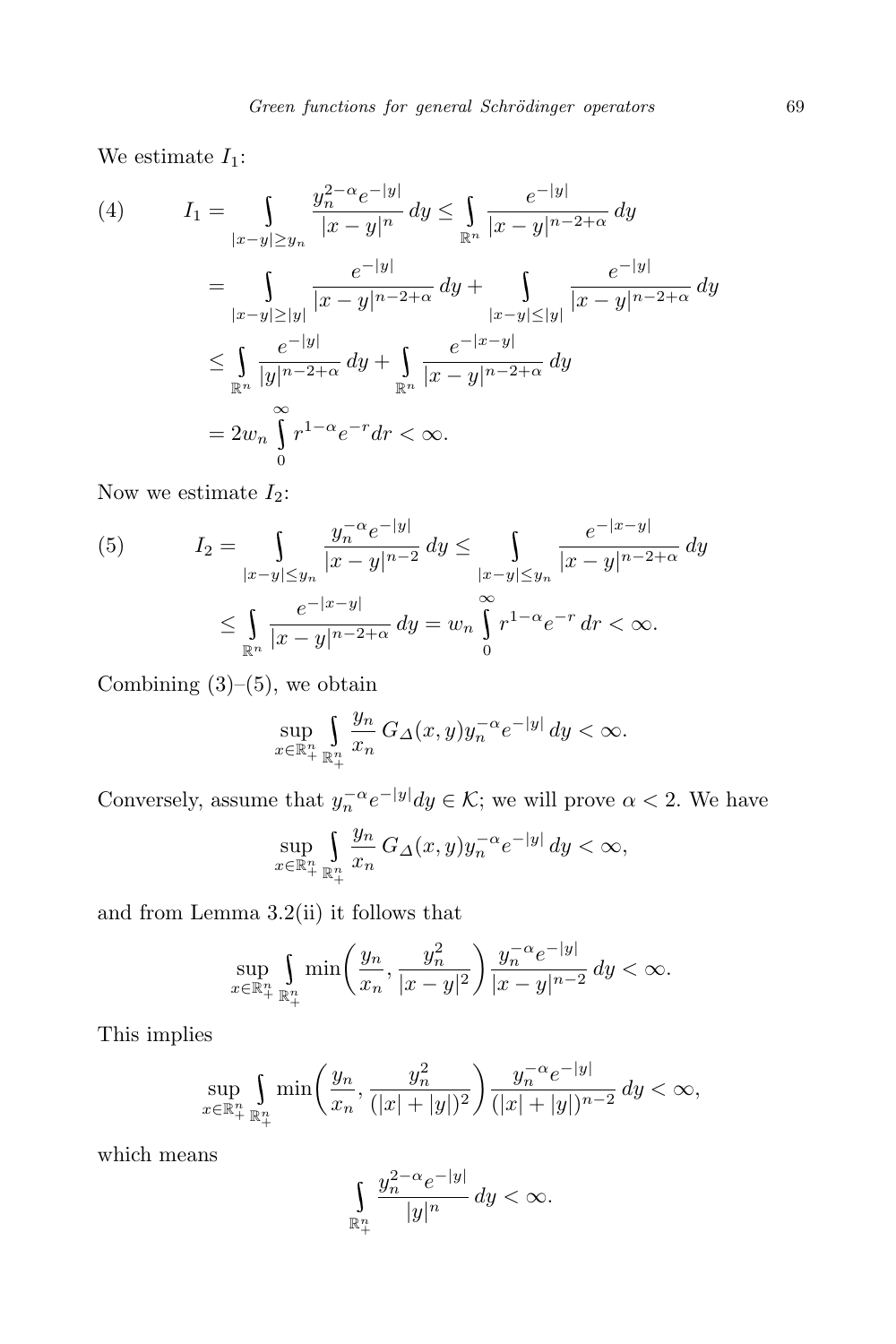This yields

$$
\int_{0}^{\infty} y_n^{2-\alpha} e^{-y_n} \int_{\mathbb{R}^{n-1}} \frac{e^{-|y'|}}{(|y'|+y_n)^n} dy' dy_n < \infty,
$$

which means

$$
\int_{0}^{\infty} y_n^{2-\alpha} e^{-y_n} \int_{0}^{\infty} \frac{r^{n-2} e^{-r}}{(r+y_n)^n} dr dy_n < \infty.
$$

Hence

$$
\int_{0}^{\infty} y_n^{2-\alpha} e^{-y_n} \int_{y_n}^{2y_n} \frac{r^{n-2} e^{-r}}{(r+y_n)^n} dr dy_n < \infty,
$$

and thus

$$
\int_{0}^{\infty} y_n^{1-\alpha} e^{-3y_n} dy_n < \infty.
$$

This necessarily implies that  $\alpha < 2$ .

Now we will show that the class  $K$  is more general than the Kato class at infinity,  $K_n^{\infty}$ , considered by Zhao [11, 12] and Pinchover [6]. For the reader's convenience, we recall the definition of  $K_n^{\infty}$ .

DEFINITION 3.4. We say that a Borel measurable function *V* on  $\mathbb{R}^n_+$ ,  $n \geq 3$ , is in the class  $K_n^{\infty}$  if it satisfies

$$
\lim_{r \to 0} \sup_{x \in \mathbb{R}^n_+} \int_{\substack{(|x-y| \le r) \cap \mathbb{R}^n_+}} \frac{|V(y)|}{|x-y|^{n-2}} dy = 0,
$$
  

$$
\lim_{M \to +\infty} \sup_{x \in \mathbb{R}^n_+} \int_{\substack{(|y| \ge M) \cap \mathbb{R}^n_+}} \frac{|V(y)|}{|x-y|^{n-2}} dy = 0.
$$

Note that if  $V \in K_n^{\infty}$  then for all  $M > 0$ ,

$$
\int_{(|y| \le M) \cap \mathbb{R}^n_+} |V(y)| dy < \infty.
$$

In particular  $V \in L^1_{loc}(\mathbb{R}^n_+).$ 

From [11], we have

PROPOSITION 3.5. *If*  $V \in K_n^{\infty}$ , then *V is Green bounded*, *i.e.* 

$$
\sup_{x\in\mathbb{R}_+^n}\int\limits_{\mathbb{R}_+^n}\frac{|V(y)|}{|x-y|^{n-2}}\,dy < \infty.
$$

Proposition 3.6. *The class K strictly contains the class of Green bounded potentials.*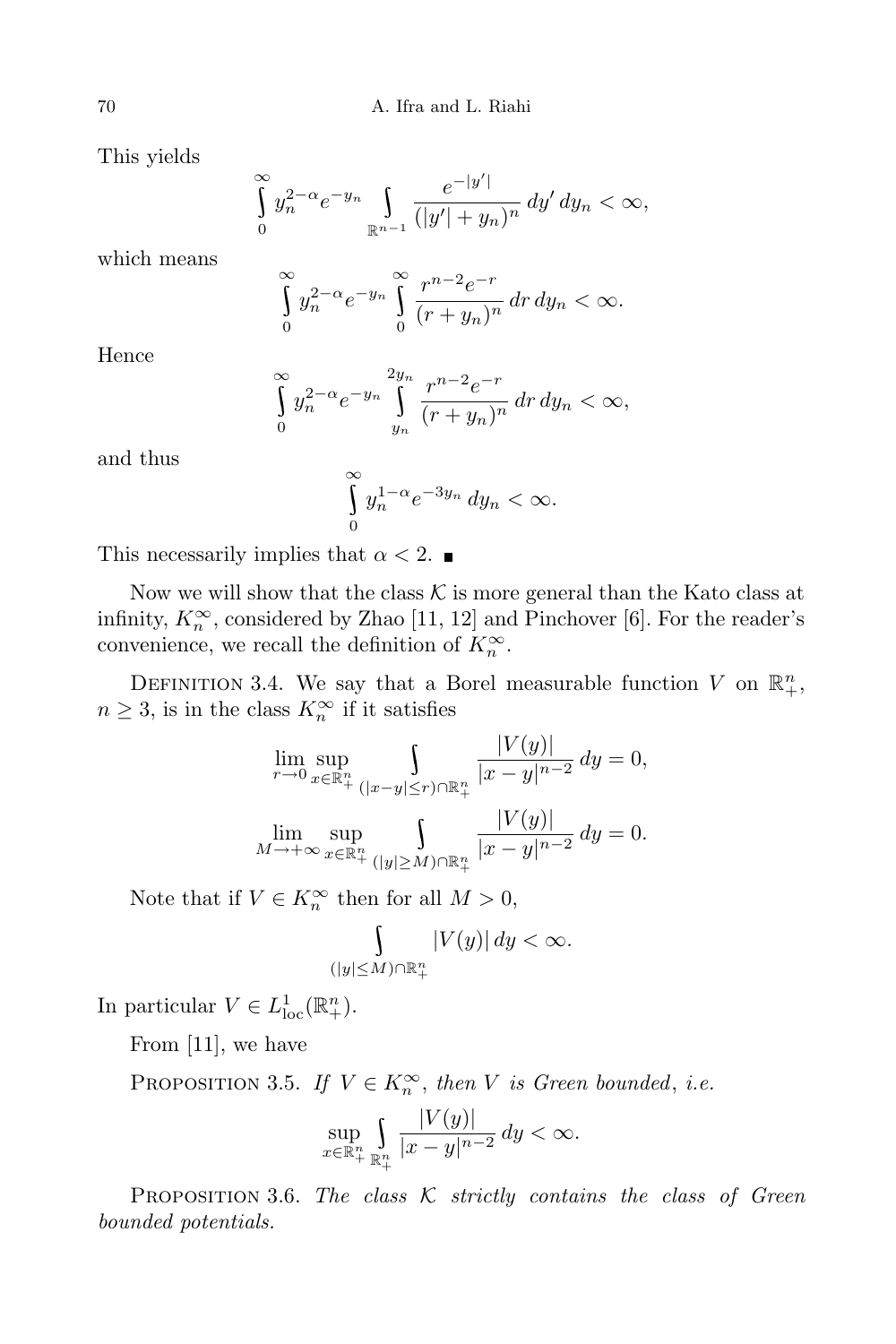*Proof.* Since by Lemma 3.2(iii),

$$
\frac{y_n}{x_n} G_{\Delta}(x, y) \le \frac{1}{|x - y|^{n-2}},
$$

it follows from Proposition 3.5 that when *V* is in  $K_n^{\infty}$ ,  $V(x)dx$  is in  $\mathcal{K}$ . Moreover for  $1 \leq \alpha < 2$  and  $M > 0$  we have

$$
\int_{(|y| \le M) \cap \mathbb{R}^n_+} y_n^{-\alpha} e^{-|y|} dy \ge e^{-M} \int_{(|y| \le M) \cap \mathbb{R}^n_+} y_n^{-\alpha} dy = +\infty.
$$

This implies that  $y_n^{-\alpha}e^{-|y|} \notin K_n^{\infty}$ . The conclusion follows from Proposition 3.3.  $\blacksquare$ 

**4. The** *L***-Green function.** In this section we study the existence of the *L*-Green function *G* and its comparablity to  $G_A$  when  $\mu$  is in the class  $\mathcal K$ .

Following the classical potential theory, a Borel measurable function *G* :  $\mathbb{R}^n_+ \times \mathbb{R}^n_+ \to [0, +\infty]$  is called a *Green function* for the Schrödinger operator  $L = \Delta - \mu$  if for all  $y \in \mathbb{R}^n_+$ ,  $LG(\cdot, y) = -\varepsilon_y$  on  $\mathbb{R}^n_+$  in the distributional sense, where  $\varepsilon_y$  is the Dirac measure at *y* and  $G(\cdot, y)$  vanishes outside a polar set on  $\partial \mathbb{R}^n_+$ . To prove our main result we shall first prove the following 3G-Theorem which was established in the two-dimensional case in [9].

Theorem 4.3 (3G-Theorem). *There exists a positive constant C*<sup>0</sup> *such that for*  $x, y, z \in \mathbb{R}^n_+$ *, we have* 

$$
\frac{G_0(x, z)G_0(z, y)}{G_0(x, y)} \le C_0 \left( \frac{z_n}{x_n} G_0(x, z) + \frac{z_n}{y_n} G_0(z, y) \right).
$$

*Proof.* By (1) and Lemma 3.2(i), we have

$$
\frac{1}{C}N(x,y) \le G_0(x,y) \le CN(x,y),
$$

where

$$
N(x, y) = \frac{1}{|x - y|^{n-2}} \frac{x_n y_n}{|x - \tilde{y}|^2}.
$$

Thus to prove the theorem it suffices to prove the inequality

$$
\frac{N(x,z)N(z,y)}{N(x,y)} \le C\bigg(\frac{z_n}{x_n}N(x,z) + \frac{z_n}{y_n}N(z,y)\bigg),
$$

which is equivalent to

(6) 
$$
|x-y|^{n-2}|x-\tilde{y}|^2 \leq C(|x-z|^{n-2}|x-\tilde{z}|^2+|z-y|^{n-2}|z-\tilde{y}|^2).
$$

By symmetry we may assume  $|x - z| \leq |z - y|$ . We have

$$
|x-y|^{n-2} \le (|x-z|+|z-y|)^{n-2} \le 2^{n-2}|z-y|^{n-2},
$$

and

$$
|x-\widetilde{y}|^2 \le (|x-z|+|z-\widetilde{y}|)^2 = 2^2|z-\widetilde{y}|^2,
$$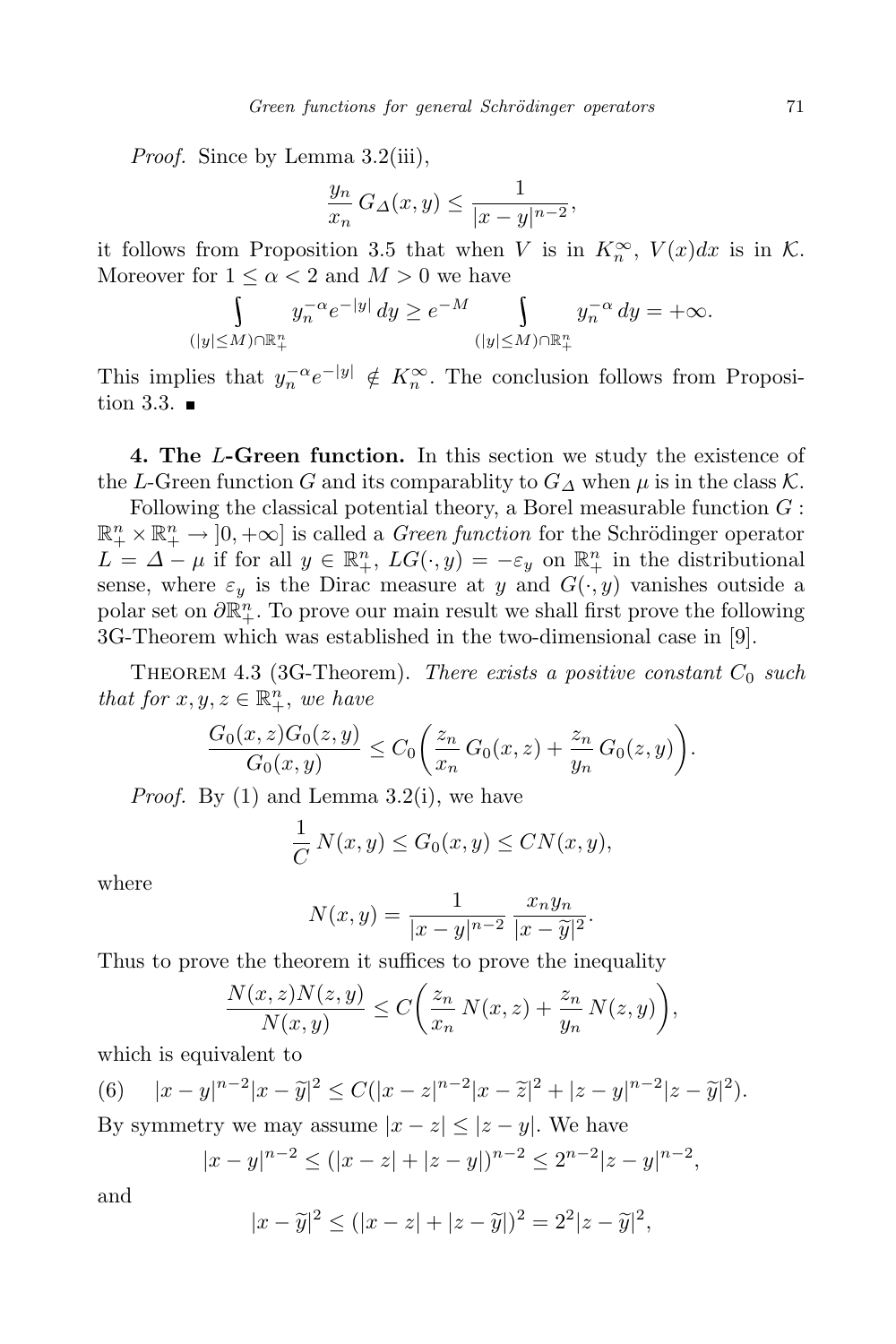which yields

$$
|x - y|^{n-2} |x - \tilde{y}|^2 \le 2^n |z - y|^{n-2} |z - \tilde{y}|^2,
$$

and (6) follows with  $C = 2^n$ .

Now we are ready to prove the main result of this section.

THEOREM 4.4. Let  $\mu \in \mathcal{K}$  with  $4C_0 \|\mu\| < 1$ . Then the L-Green function *G exists* and *is comparable to*  $G_{\Delta}$ , *i.e. there is* a *constant*  $C > 0$  *such that* 

$$
C^{-1}G_{\Delta} \le G \le CG_{\Delta}.
$$

*Proof.* From the 3G-Theorem, we have

$$
\int_{\mathbb{R}^n_+} G_0(x, z) G_0(z, y) |\mu|(dz)
$$
\n
$$
\leq C_0 \int_{\mathbb{R}^n_+} \left( \frac{z_n}{x_n} G_0(x, z) + \frac{z_n}{y_n} G_0(z, y) \right) |\mu|(dz) G_0(x, y)
$$
\n
$$
\leq 2C_0 ||\mu|| G_0(x, y).
$$

Since  $G_0 < \infty$  outside the diagonal and  $|\mu| \{x\} = 0$  for all  $x \in \mathbb{R}^n_+$ , it follows that for  $x \neq y \in \mathbb{R}^n_+$  and  $m \in \mathbb{N}$ , we may define

$$
G_0^{*m+1}(x,y) = G_0^{*m} * G_0(x,y) \equiv \int_{\mathbb{R}_+^n} G_0^{*m}(x,z) G_0(z,y) \,\mu(dz)
$$

with  $G_0^{*0} = G_0$ . By induction we obtain

$$
|G_0^{*m}(x,y)| \le (2C_0 \|\mu\|)^m G_0(x,y).
$$

Since  $2C_0\|\mu\| < 1$ , it follows that

$$
\sum_{m\geq 0} |G_0^{*m}(x,y)| \leq \frac{1}{1 - 2C_0 \|\mu\|} G_0(x,y).
$$

We then define *G* by

$$
G(x,y) = \begin{cases} +\infty & \text{if } x = y, \\ \sum_{m \ge 0} (-1)^m G_0^{*m}(x,y) & \text{if } x \ne y. \end{cases}
$$

Clearly, since  $G_0$  vanishes on  $\partial \mathbb{R}^n_+$ , it follows from the previous inequality that *G* has the same property. Moreover, we have

$$
G_0(\cdot,y) = G(\cdot,y) + \int_{\mathbb{R}^n_+} G_0(\cdot,z)G(z,y)\,\mu(dz) \quad \text{ on } \mathbb{R}^n_+ \setminus \{y\}.
$$

This resolvent equation implies the equality

$$
LG(\cdot, y) = -\varepsilon_y
$$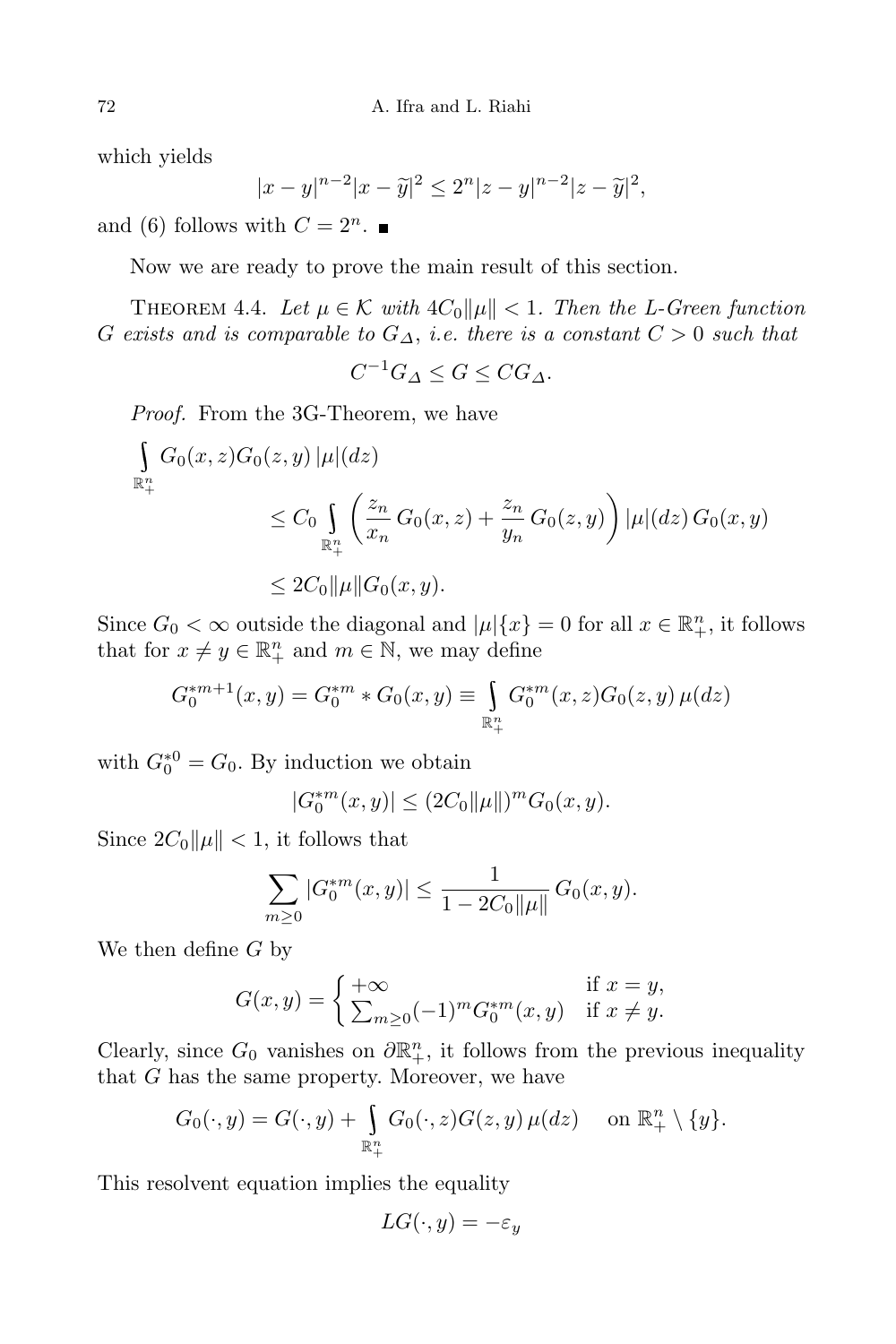in the distributional sense. Thus *G* is the *L*-Green function on  $\mathbb{R}^n_+$ . Moreover, for all  $x \neq y$ , we have

$$
G(x, y) - G_0(x, y) = \sum_{m \ge 1} (-1)^m G_0^{*m}(x, y).
$$

Hence, for all  $x \neq y$ , we have

$$
|G(x,y) - G_0(x,y)| \le \sum_{m \ge 1} (2C_0 ||\mu||)^m G_0(x,y) = \frac{2C_0 ||\mu||}{1 - 2C_0 ||\mu||} G_0(x,y).
$$

By recalling that  $G = G_0 = +\infty$  on the diagonal and that  $4C_0 ||\mu|| < 1$ , we get

$$
\frac{1-4C_0\|\mu\|}{1-2C_0\|\mu\|}\,G_0\leq G\leq \frac{1}{1-2C_0\|\mu\|}\,G_0.
$$

Since by (1),  $G_0$  is comparable to  $G_{\Delta}$ , the proof is complete. ■

**5.** The **structure** of  $\mathcal{C}_L(\mathbb{R}^n_+)$ . The comparison theorem implies that when  $\mu$  is in K with  $4C_0\|\mu\| < 1$ , the L-Green function behaves like the *∆*-Green function in particular at infinity and near the boundary *{x<sup>n</sup>* = 0*}*. This fact enables us to prove that the Martin boundaries with respect to *L* and  $\Delta$  are homeomorphic. The proof follows the idea of Theorem 2.3 in [7]. Using this observation and potential-theoretic arguments we will prove that the set  $\mathcal{C}_L(\mathbb{R}^n_+)$  of all positive *L*-solutions on  $\mathbb{R}^n_+$  continuously vanishing on the boundary  $\{x_n = 0\}$  is a one-dimensional cone. This kind of result fails to hold even in simple cases such as  $L = \Delta - c$ , where *c* is a nonzero real constant. In fact our main result is the following.

THEOREM 5.1. Let  $\mu$  be in K with  $4C_0 \|\mu\| < 1$ . Then the set  $C_L(\mathbb{R}^n_+)$  is *a one-dimensional cone generated by a function equivalent to xn.*

Before we prove our main result we shall determine the Martin boundary with respect to *∆* on the half-space. We first briefly recall the notion of the Martin boundary introduced by Martin in [5].

Let  $\Omega$  be a domain in  $\mathbb{R}^n$  and let  $x_0$  be a fixed reference point in  $\Omega$ . Recall that a sequence  $(y_m)$  in  $\Omega$  is called *fundamental* if it has no accumulation point and for any  $x \in \Omega$ , the limit  $\lim_{m} G_{\Delta}(x, y_m)/G_{\Delta}(x_0, y_m)$  exists. Here *G<sup>∆</sup>* denotes the Laplace–Green function on *Ω*. Two fundamental sequences are called *equivalent* if the corresponding limits are the same. The class of all fundamental sequences equivalent to a given one determines an *ideal boundary element* of *Ω*. The set of ideal boundary elements of *Ω* is called the *Martin boundary* of *Ω* corresponding to *∆*. For any Martin boundary element  $z = (y_m)$ , we write

$$
K_{\Delta}(x, z) = \lim_{m} \frac{G_{\Delta}(x, y_m)}{G_{\Delta}(x_0, y_m)},
$$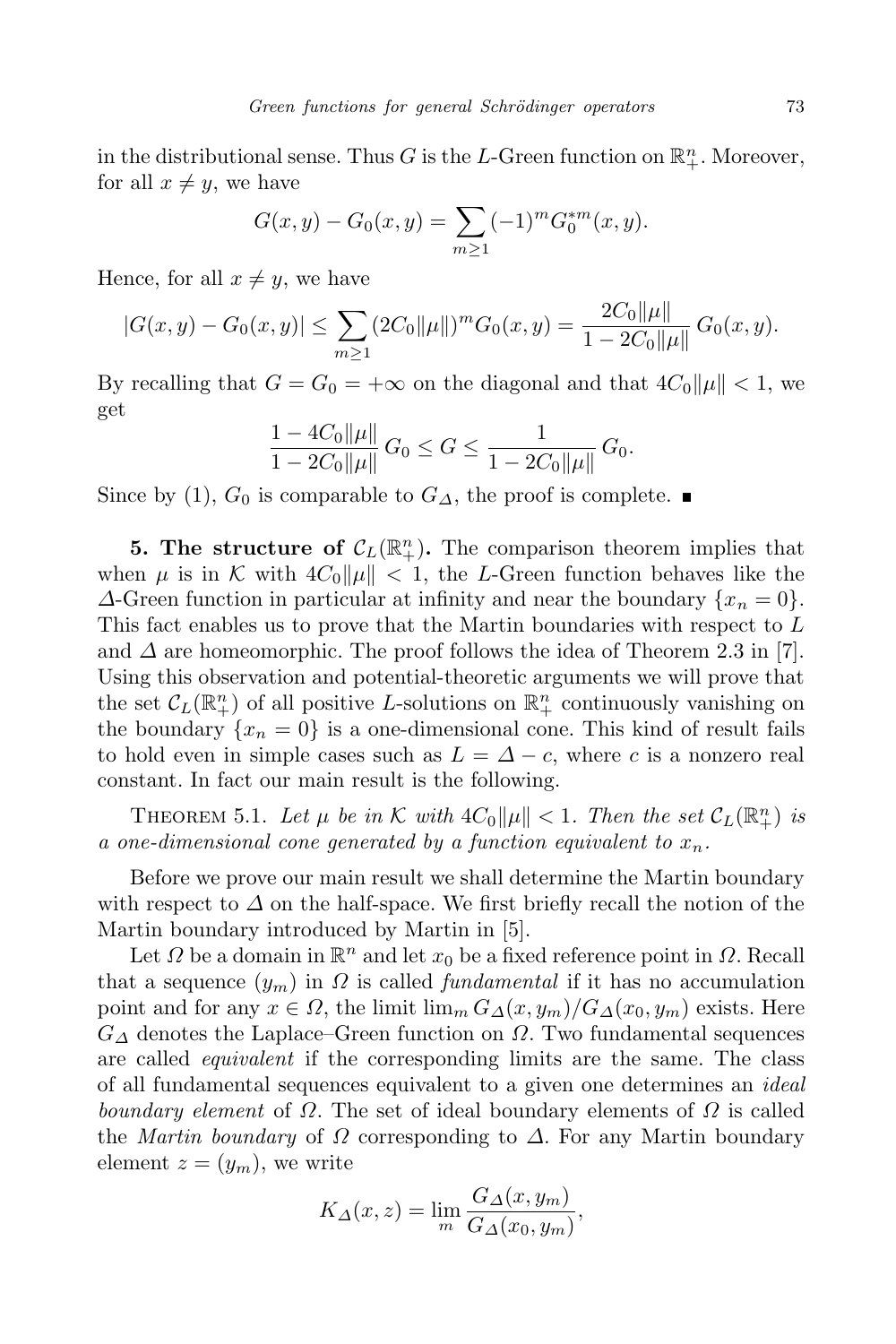which is a positive  $\Delta$ -harmonic function of *x* in  $\Omega$ .  $K_{\Delta}(\cdot, z)$  will be called the  $\Delta$ -*Martin kernel* with pole *z* normalized at  $x_0$ .

We will study the case of  $\Omega = \mathbb{R}^n_+$ . Let  $\overline{\mathbb{R}^n}$  be the compactification of  $\mathbb{R}^n$  which adjoins the sphere at infinity  $S^{n-1}_{\infty}$ . Specifically  $S^{n-1}_{\infty}$  is a copy of the unit sphere  $S^{n-1}$  in  $\mathbb{R}^n$ . Let  $(y_m)_m$  be a sequence in  $\mathbb{R}^n_+$  which has no accumulation point. By compactness of  $\overline{\mathbb{R}^n}$  it has a subsequence still denoted  $(y_m)_m$  which tends to  $z \in \partial \mathbb{R}^n_+$  or to  $e \in S^{n-1}_{+\infty}$  $_{+(\infty)}^{m-1}$  as  $m \to \infty$ , where  $S_{+(\infty)}^{n-1}$  $_{+}^{n-1}$  is <br> $_{+}^{n}$ a copy of the half-sphere  $S^{n-1}_{+} = \{e \in S^{n-1} : e_n > 0\}$ . We identify  $S^{n-1}_{+\infty}$ +(*∞*) with  $S^{n-1}_+$ .

Recall that

$$
G_{\Delta}(x,y) = \frac{w_n}{|x-y|^{n-2}} \left[ 1 - \left( 1 - \frac{4x_n y_n}{|x-\tilde{y}|^2} \right)^{\frac{n-2}{2}} \right].
$$

For  $z \in \partial \mathbb{R}^n_+ = \{x_n = 0\}$ , we have

$$
\lim_{y \to z, y \in \mathbb{R}_+^n} \frac{G_\Delta(x, y)}{G_\Delta(x_0, y)} = \lim_{y \to z, y \in \mathbb{R}_+^n} \frac{|x - y|^{2 - n}}{|x_0 - y|^{2 - n}} \frac{x_n}{x_{0,n}} \frac{|x_0 - \tilde{y}|^2}{|x - \tilde{y}|^2}
$$

$$
= \frac{x_n}{x_{0,n}} \frac{|x_0 - z|^n}{|x - z|^n}.
$$

This shows that any  $z \in \partial \mathbb{R}^n_+$  is a Martin boundary element and

$$
K_{\Delta}(x, z) = \frac{x_n}{x_{0,n}} \frac{|x_0 - z|^n}{|x - z|^n}.
$$

Moreover we have

$$
\lim_{|y| \to \infty, y \in \mathbb{R}_+^n} \frac{G_\Delta(x, y)}{G_\Delta(x_0, y)} = \lim_{|y| \to \infty, y \in \mathbb{R}_+^n} \frac{|x - y|^{2 - n}}{|x_0 - y|^{2 - n}} \frac{x_n}{x_{0,n}} \frac{|x_0 - \tilde{y}|^2}{|x - \tilde{y}|^2} = \frac{x_n}{x_{0,n}},
$$

which shows that any  $e \in S^{n-1}_+$  is a Martin boundary element and  $K_\Delta(x, e)$  $= x_n/x_{0,n}.$ 

Thus the Martin boundary with respect to  $\Delta$  is identical to  $\partial \mathbb{R}^n_+ \cup S^{n-1}_+$ and by the Martin representation theorem, for every positive *∆*-solution *u* on  $\mathbb{R}^n_+$ , there are two positive Borel measures  $\sigma$  on  $\partial \mathbb{R}^n_+$  and  $\nu$  on  $S^{n-1}_+$  such that

$$
u(x) = \int_{\partial \mathbb{R}^n_+} K_{\Delta}(x, z) d\sigma(z) + \int_{S^{n-1}_+} K_{\Delta}(x, e) d\nu(e)
$$

$$
= \frac{x_n}{x_{0,n}} \int_{\partial \mathbb{R}^n_+} \frac{|x_0 - z|^n}{|x - z|^n} d\sigma(z) + \alpha \frac{x_n}{x_{0,n}}.
$$

Obviously the first part in the right member of this representation tends to zero at infinity. Hence when *u* tends to zero as  $x_n \to 0^+$ , we get  $u(x) =$  $\alpha x_n/x_{0,n}$ . This shows that  $\mathcal{C}_{\Delta}(\mathbb{R}^n_+)$  is a one-dimensional cone generated by the function  $u_0(x) = x_n$ .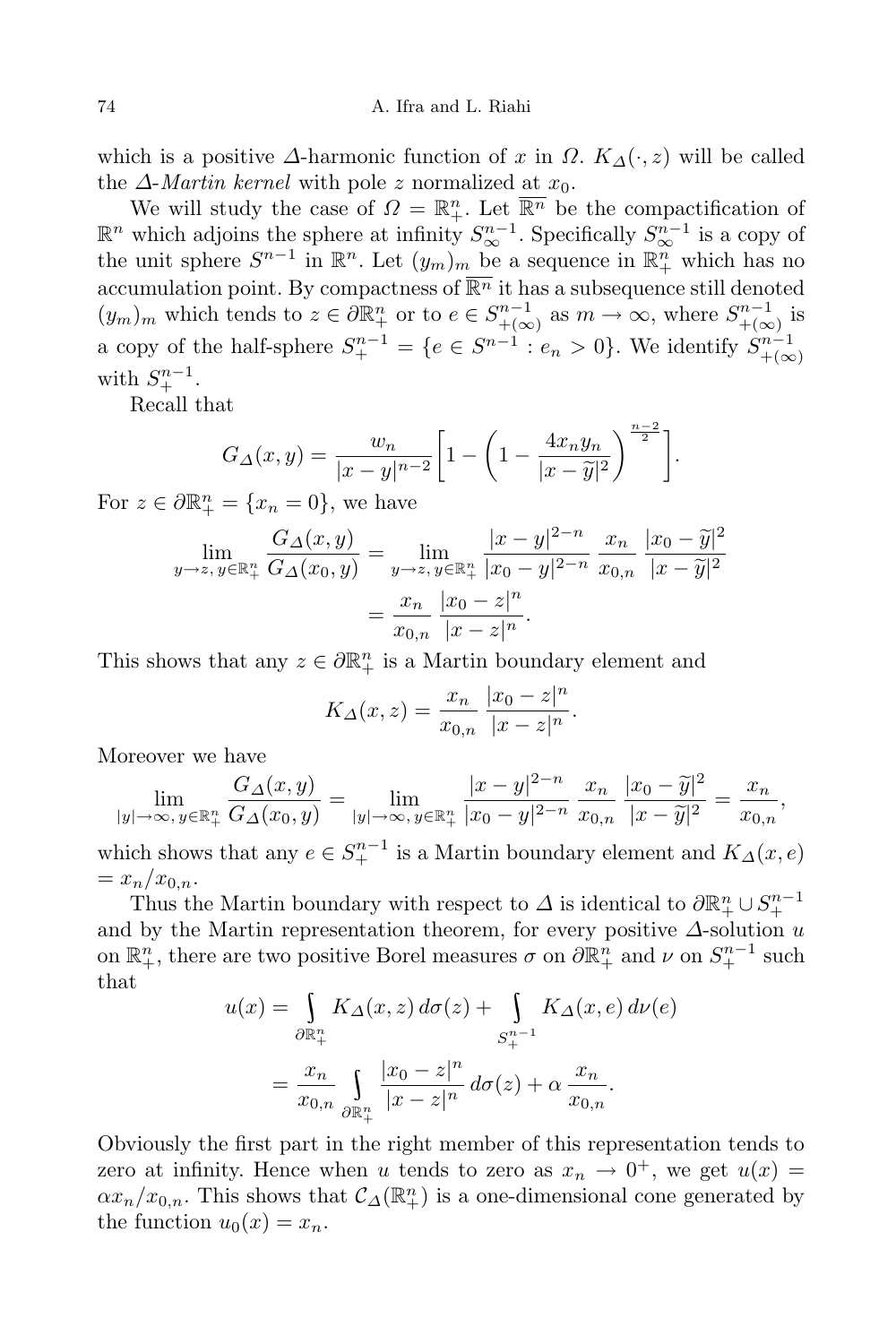*Proof of Theorem 5.1.* Since by Theorem 4.4, *G* and  $G_\Delta$  are comparable, the Martin boundary with respect to *L* is homeomorphic to the Martin boundary with respect to  $\Delta$  (Theorem 2.3 in [7]), and so it is identical to  $\partial \mathbb{R}^n_+ \cup S^{n-1}_+$ . Moreover, for all  $x \in \mathbb{R}^n_+$  and  $z \in \partial \mathbb{R}^n_+ \cup S^{n-1}_+$ ,

(7) 
$$
C^{-2}K_{\Delta}(x,z) \leq K_L(x,z) \leq C^2K_{\Delta}(x,z),
$$

where *C* is the constant which occurs in Theorem 4.4.

Now let  $v \in C_L(\mathbb{R}^n_+)$ . By the Martin representation theorem, there are two positive Borel measures  $\sigma$  on  $\partial \mathbb{R}^n_+$  and  $\nu$  on  $S^{n-1}_+$  such that

$$
v(x) = \int_{\partial \mathbb{R}^n_+} K_L(x, z) d\sigma(z) + \int_{S^{n-1}_+} K_L(x, e) d\nu(e).
$$

From (7), it follows that the function

$$
u(x) = \int_{\partial \mathbb{R}^n_+} K_{\Delta}(x, z) d\sigma(z) + \int_{S^{n-1}_+} K_{\Delta}(x, e) d\nu(e)
$$

$$
= \int_{\partial \mathbb{R}^n_+} K_{\Delta}(x, z) d\sigma(z) + \alpha \frac{x_n}{x_{0, n}}
$$

is in  $C_{\Delta}(\mathbb{R}^n_+)$ . Hence  $\sigma \equiv 0$  and  $u(x) = \alpha x_n/x_{0,n}$ . This implies that

(8) 
$$
v(x) = \int_{S_+^{n-1}} K_L(x, e) d\nu(e).
$$

On the other hand, from (7) we have, for all  $e \in S^{n-1}_+$ ,

$$
C^{-2} \frac{x_n}{x_{0,n}} \le K_L(x, e) \le C^2 \frac{x_n}{x_{0,n}}.
$$

It follows that, for all  $e, \tilde{e} \in S^{n-1}_+,$ 

$$
C^{-4}K_L(\cdot,\widetilde{e}) \leq K_L(\cdot,e) \leq C^4K_L(\cdot,\widetilde{e}).
$$

Since  $K_L(\cdot, e)$  is a minimal positive *L*-solution and  $K_L(x_0, e) = K_L(x_0, \tilde{e})$  $= 1$ , we deduce that for all  $e, \tilde{e} \in S^{n-1}_+$ ,

(9) 
$$
K_L(\cdot, e) = K_L(\cdot, \tilde{e}).
$$

Hence we deduce from (8) and (9) that  $v = \alpha K_L(\cdot, e)$  for some  $\alpha \geq 0$ . This shows that  $\mathcal{C}_L(\mathbb{R}^n_+)$  is a one-dimensional cone generated by  $K_L(\cdot, e)$ . Moreover by (7),  $K_L(\cdot, e)$  is equivalent to  $x_n$ , which completes the proof.

## **References**

[1] A. Ancona, *Comparaison des mesures harmoniques et des fonctions de Green pour des op´erateurs elliptiques sur un domaine lipschitzien*, C. R. Acad. Sci. Paris 294 (1982), 505–508.